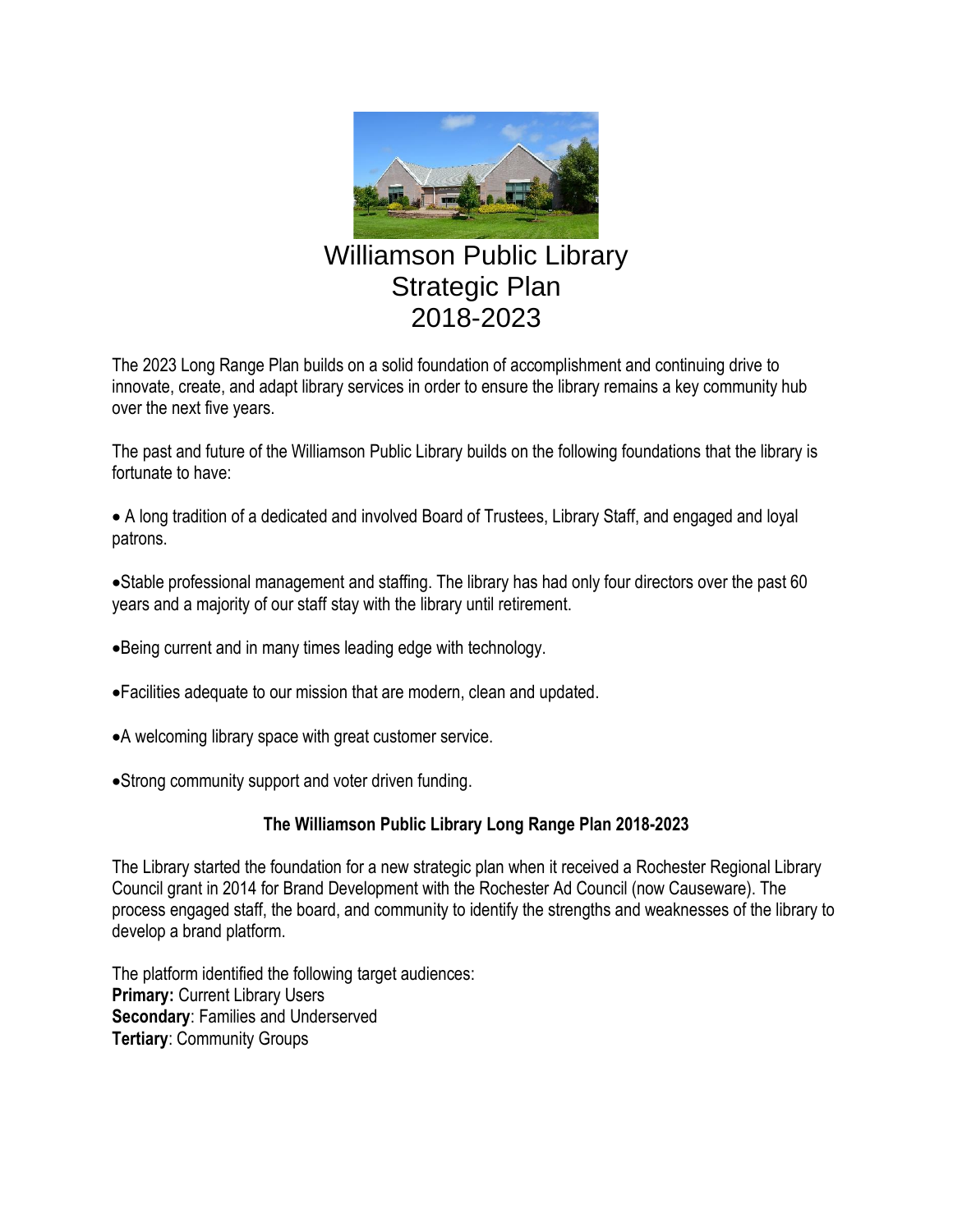### **Brand Essence:**

**Valuable** (The library not only brings value to the community, but also is valued by the members of the community who utilize it.)

**Innovative** (The library is consistently looking for ways to improve on its current services and programs, changing with the world around it.)

**Community Hub** (A central meeting place for all members of the community.)

### **Brand Personality:**

**Welcoming** (All community members feel welcomed, regardless of who they are or their background) **Engaging** (Patrons are actively engaged in the services and/or programs they choose to be involved in) **Helpful** (Easy for patrons to find the help they need)

**Personable** (There is a human element to all services/programs offered; a person-centered environment **Efficient** (Services are delivered quickly and correctly; good use of funding.)

**Brand Promise:** Only the Williamson Public Library provides personable, engaging programs and resources to all ages of the community, supporting their unique needs and aspirations in lifelong discovery.

# **The Mission Statement of the Williamson Public Library**

The Williamson Public Library (WPL) offers area residents of all ages, abilities and backgrounds a collection of relevant high-interest materials and information resources to meet their life-long educational, vocational and recreational needs in a comfortable and customer friendly setting with high-quality library services to assist them.

Adopted by the Library Board 4-20-2006 Revised 8-18-2011 Revised 10-19-2017

### **Long Range Planning Process and Timeline**

During the summer of 2016, the Williamson Public Library worked with Lauren Moore, Executive Director and Ron Kirsop, Assistant Director of the Pioneer Library System to garner input to identify priorities and services utilizing the following activities and timeline:

### **August 2016**

Williamson Public Library Board retreat held at Pioneer Library and facilitated by Lauren Moore and Ron Kirsop. The retreat looked at future aspirations, current services and constraints, and the roadmap needed to achieve a sustainable future service model.

### **September-October 2016**

Community Data and Survey Collection – Ron Kirsop developed a multi question survey to gather community input on services, collections, programs, library space and staffing. The survey was distributed via a link provided in the local newspaper and Pennysaver, on the library's Facebook page, and on the Library's web page. Paper copies of the survey were available at checkout and completed paper surveys returned to the library were added to responses in SurveyMonkey.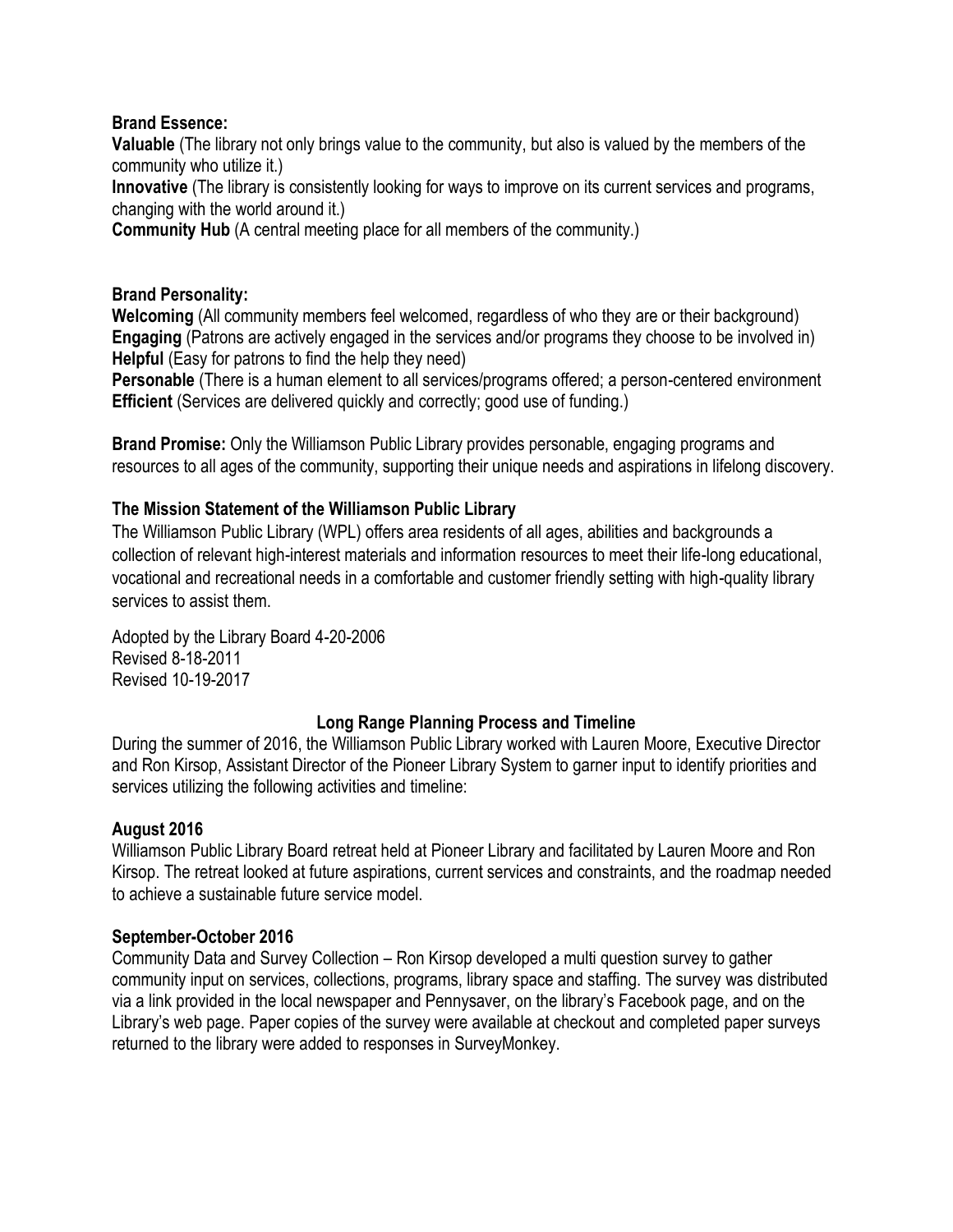**Community Focus Groups** – Three Community Focus groups were held in November 2016. The groups were facilitated by Hope Decker from Pioneer Library System and held at the Williamson Public Library. The focus groups featured a range of ages and demographics representing current library users.

**January 2017** The Williamson Public Library Board reviewed summaries from the Board retreat, community wide survey and focus groups and the following priority goals were established:

# **2018 – 2023 Long Range Goals**

# **A Comfortable, Inviting and Functional Physical Space**

Evaluation, updating and expansion of physical space and furnishings to support community needs, provide increased storage for library files and supplies, and to provide an up to date and welcoming space

# **1. Goal:**

Develop physical spaces within the library and on the premises that are responsive to community needs and address the changing uses of space within the Library.

#### **Objective 1**

Evaluate current use of physical spaces and examine design options for improvements and flexibility to overall layout, patron's use of space, and staff service points.

### **Objective 2**

Upgrade and replacement of furnishings, carpet and amenities to provide a comfortable, modern library space that meets changing community needs.

### **Objective 3**

Additional storage space and furnishings to secure library records, to store supplies and to reduce clutter.

### **Convenient Hours based on when it is best for the Community to Access Library Services**

 Increasing Library Access with consistent hours year round and the exploration of expanding Friday hours until 6 pm or adding Sunday hours. Exploration of adding additional children's and YA programming during the evenings and on weekends.

### **2. Goal:**

Identify and offer the most convenient hours of operation for the community. Provide program opportunities for working families on evenings and weekends.

### **Objective 1**

Evaluate door counts, peak circulation, and library use. Review surveys and comments to identify hours and program times preferred by the community.

# **Objective 2**

Reconfigure and expand staffing to meet community needs for additional or expanded hours. Ensure budget is adequate or increase budget to meet these needs.

# **Objective 3**

Provide additional or repeat program options for adults, children and teens on evenings and weekends to expand access.

#### **Provide Access to Current Technology and Provide Ample Broadband for Community Needs and Connections**

Continue adaptation of new technology, increase broadband connectivity, and offer the community the opportunity to explore new technologies at the library.

**3. Goal:**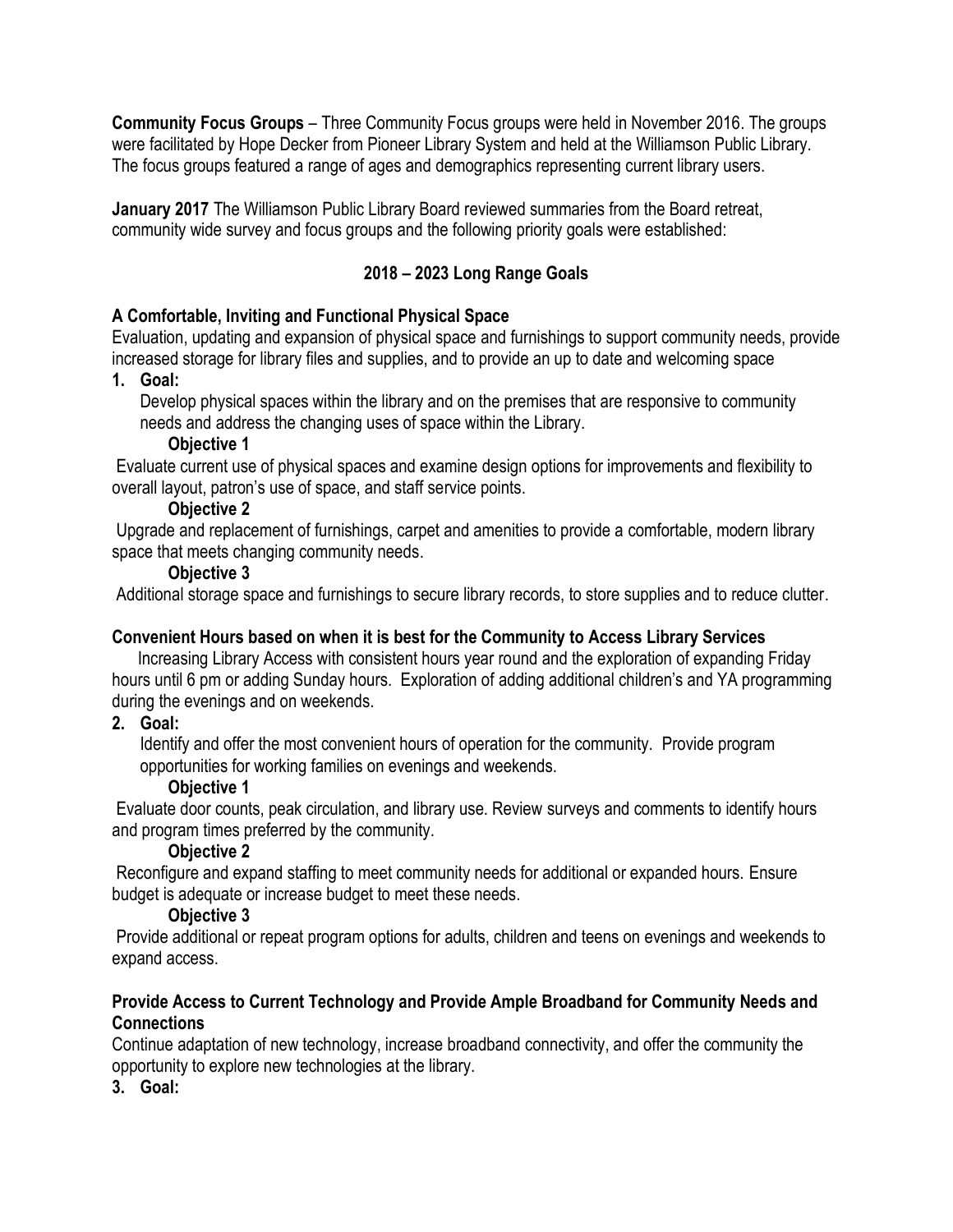Provide access to new technologies providing community members with the ability to evaluate and experience these technologies. Support connectivity demands by offering high-speed connections and ample and up to date equipment.

### **Objective 1**

Evaluate technology offerings currently available in terms of use, replacement cycle, and policies. **Objective 2**

Ensure that broadband connectivity is provided at the highest speeds available for our community. **Objective 3**

Explore and add new technologies for patron use. Train staff and develop Board policies for new technologies.

#### **Continue to get the word out about library services via school collaboration, participation in community events, social media, advertising, and press releases.**

Enhancement of marketing, outreach, and communications channels with patrons and non-patrons.

**4. Goal:**

Increase library visits, circulation, participation, and awareness of library services.

### **Objective 1**

Continue strong collaboration with the Williamson Central School District including school visits, library visits and cross promotion of summer reading, winter reading, and teen poetry contest.

# **Objective 2**

The library will participate in 2-3 community events each year for visibility, outreach and to build partnerships.

# **Objective 3**

The Library will post 1-2 times a week upcoming events, promotions and services via social media.

# **Objective 4**

The Library will distribute monthly press releases detailing upcoming library offerings. The Library will utilize advertising via social media and traditional print resources to promote large-scale events such as summer reading, performances, and milestone celebrations.

# **Development of the library's brand with a logo, signage, and message boards.**

Professional assistance in developing a library logo for recognition, letterhead and branding. Improving wayfaring and notice of library events via improved signage and message boards.

**5. Goal:**

To build awareness and recognition of the library's brand and to increase access and awareness of library services.

# **Objective 1**

 Work with a professional design expert to develop a library logo to be incorporated into signage, letterhead, social media, webpages and flyers that readily identifies and connects to the library.

# **Objective 2**

To review current signage and its placement as well mystery shopper results to identify where signage improvements need to be made.

# **Objective 3**

The addition of message boards and updated signage for improved wayfaring and knowledge of library collections, programs and services.